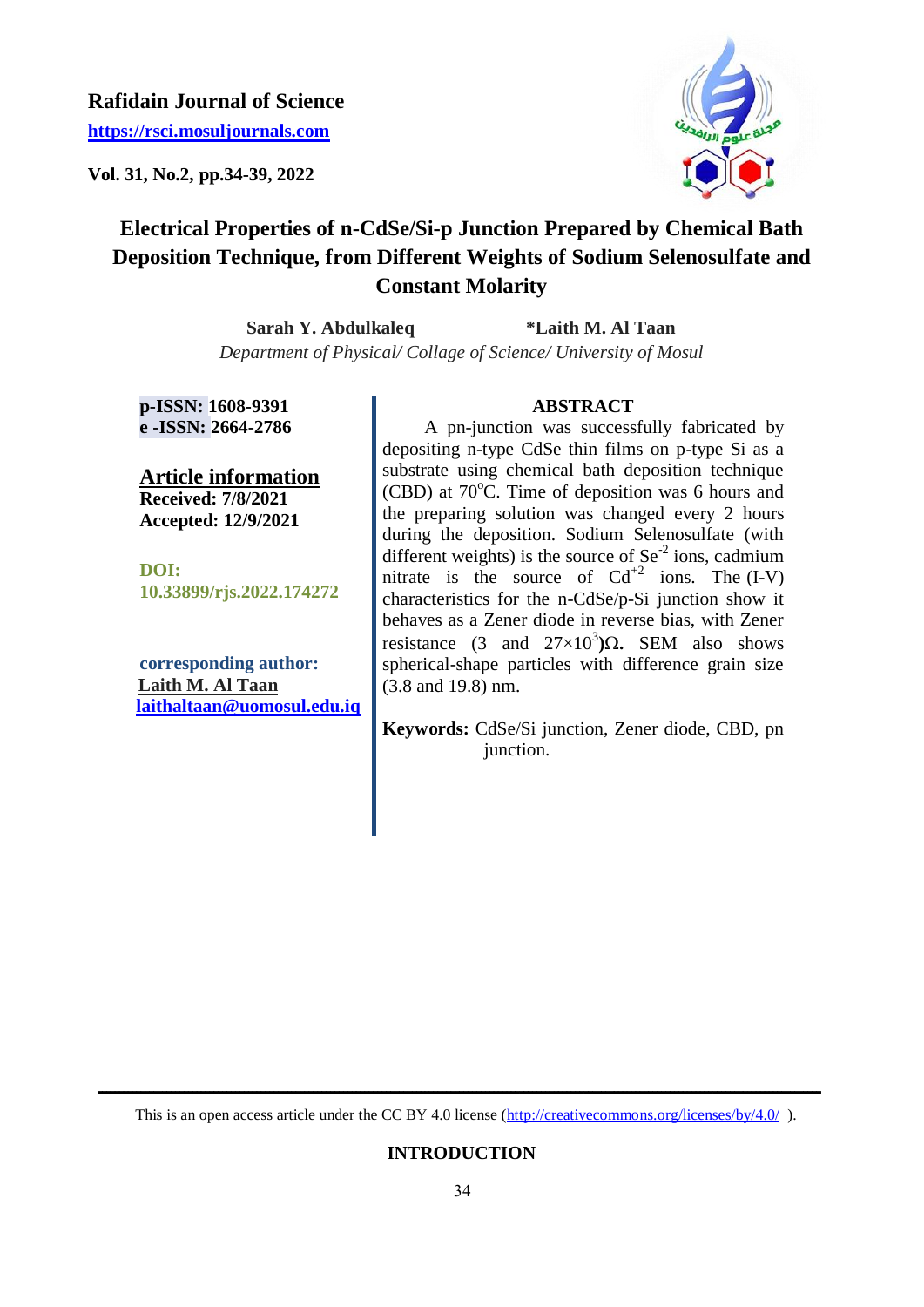Cadmium selenide (CdSe) is one of the most popular semiconductor compounds that fall into Group II-VI, of the periodic table. CdSe has a direct energy gap (1.7 eV) and a negative type (n-type) semiconductor, meaning that the majority of charge carriers are electrons (Hone *et al.,* 2015). CdSe thin film has been used in various applications such as a solar cell (Bao *et al.,* 2016), photodetector (Shelke *et al.,* 2020), switching memory device (Wu *et al.,* 2017), optic sensor (Ding *et al.,* 2013), Light-Emitting Diode (Rastogi *et al.,* 2018), photoelectrochemical (Gawali *et al.,* 2011), The CdSe films are deposited with different techniques, such as Electrodeposition (Raut *et al.,* 2016), thermal evaporation (Shah *et al.,*2017), successive ionic layer adsorption and reaction (SILMR) (Chaudhari *et al.,* 2016), vacuum evaporation (Khudiar *et al.,* 2012), spray pyrolysis (Beri *et al.,* 2011), electron beam evaporation technique (Mathuri *et al.*, 2017), sol-gel (Hassen *et al.*, 2020), and chemical bath deposition (CBD) (Habte *et al.*, 2019; Rivera-Marquez *et al.*, 2020). (CBD) is the most popular sedimentation method and is characterized by low costs, simple and uncomplicated devices, producing films of large areas, and does not require vacuum. The growth of the thin film and the size of the crystal in the CBD method is affected by several factors, the concentration of the solution, pH, deposition temperature, and deposition time, molarity, and weight of the material.

#### **Substrate Preparation**

#### **MATERIALS AND METHODS**

 One of the important initial steps is cleaning substrate, p-type silicon substrate is used. The Si wafers were manufactured on p-type (boron-doped) silicon, with a 2-inch diameter, one side polished, orientation (100), the thickness of 500 μm, and resistivity of 1 to 10Ωcm. was cleaning: (i) Organic cleaning: removal of insoluble organic material contaminants with a 10-min boiling at (75<sup>o</sup>C) in NH<sub>4</sub>OH+H<sub>2</sub>O<sub>2+</sub>6H<sub>2</sub>O [1:1:5] solution. (ii) Ionic cleaning: the procedure was followed by a 10-min boiling at  $(75^{\circ}\text{C})$  in HCl+ H<sub>2</sub>O<sub>2</sub>+6H<sub>2</sub>O [1:1:5] solution. (iii) Oxide stripping: removal silicon dioxide layer using HF∶H2O [1∶10] solution diluted for 30s and wished in deionized water (the wafer be hydrophobic), and the wafer ready to use imminently.

### **Solution of CdSe**

A sodium selenosulfate ( $Na<sub>2</sub>SeSO<sub>3</sub>$ ) was prepared in two weights, for sample (A): Se=1.3gm,  $Na<sub>2</sub>SO<sub>3</sub>= 3.317gm$  into a conical flask containing 100ml of deionized water for (5-6) h at (70-75) <sup>o</sup>C. after that, the solution is filtered and keep in a room temperature. Similarly, the weight for sample (B): Se =1.119gm,  $Na<sub>2</sub>SO<sub>3</sub>=3.498$ gm. This solution is used as a source of Se<sup>-2</sup> ions. The formation mechanism of Sodium Selenosulfate (Na<sub>2</sub>SeSO<sub>3</sub>) in an alkaline solution gives Se<sup>-2</sup> ions as (Zhao *et al.*, 2013).

| $\text{Na}_2\text{SeSO}_3 + \text{OH} \Leftrightarrow \text{Na}_2\text{SO}_4 + \text{HSe}^-$ |  |
|----------------------------------------------------------------------------------------------|--|
| $HSe^{-} + OH^{-} \Leftrightarrow H_2O + Se^{-2}$                                            |  |

For 100ml of the solution contains: 30ml from  $(Na_2SeSO_3)$ , 1.5gm  $Na_2SO_3$  10ml for 1mol from Cd  $(NO<sub>3</sub>)<sub>2</sub>$  (source of Cd<sup>+2</sup> ion), 2.5 NH<sub>3</sub>,1ml TEA, and deionized water. The cleaned silicon wafer (polished face), and glass slides were placed vertically on the walls of the 100ml beaker solution at 6 hours for  $70^{\circ}$ C temperature deposition, the solution was refreshed after every two hours for the same substrates.

### **RESULTS AND DISCUSSION Morphological characterization of the n-CdSe/p-Si junction**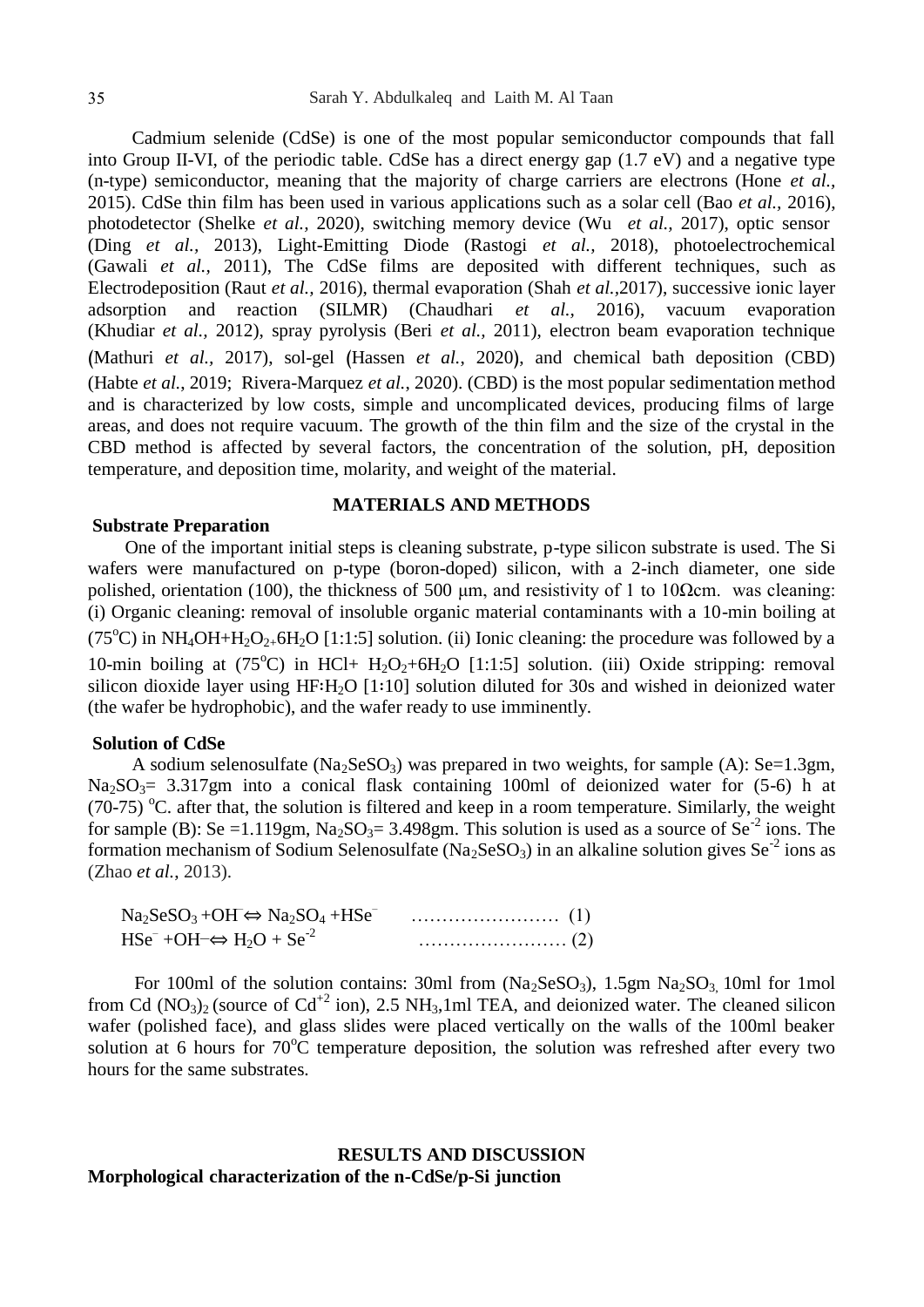#### Electrical Properties of n-CdSe/Si-p Junction…………. 36

 The SEM was shown in Fig. (1), the surface morphology of CdSe thin films. The nanosheet and small grain size of nanoparticals are distributed and interconnected to each other in the sample (A), which led to formation of large surface area which may be the reason for the increase of conductivity. While the large grain size particles in a sample (B) are interconnected with each other with less dislocation density causes more resistance. The dislocation density was calculated using the Williamson and Smallman"s relation (Sahu *et al.*, 2017).

 $δ=1/D<sup>2</sup>$ ………………………..(3)

where *D*, is the crystallite size. The dislocation densities for nanocrystalline CdSe for samples A and B have been listed in (Table 1). The value of dislocation density is less than for the (B), which may be due to the growth in crystallite size. So, this cause may be affected on the conductivity and resistance values of the samples.



**Fig. 1: SEM image of CdSe thin films. Sample A and sample B**

### **Electrical characterization of n-CdSe/p-Si junction**

 Fig. (2) shows the I-V characteristics for two samples of n-CdSe/p-Si junction, under forward baise, the junction behaves like pn diode, and for reverse baise, the junction behaves like a Zener diode (where the breakdown voltage appears before 5V). The resistivity of n-CdSe/p-Si is an important parameter of diode  $(R_D)$  and for zener diode  $(r_Z)$  which is calculated by using the equations (4 and 5), (Sabah, 2017), and a set the threshold voltage  $(V_t)$ , (the beginning of the knee) as shown in Fig. (1):

$$
R_D = \frac{\Delta V}{\Delta I} \quad , \tag{4}
$$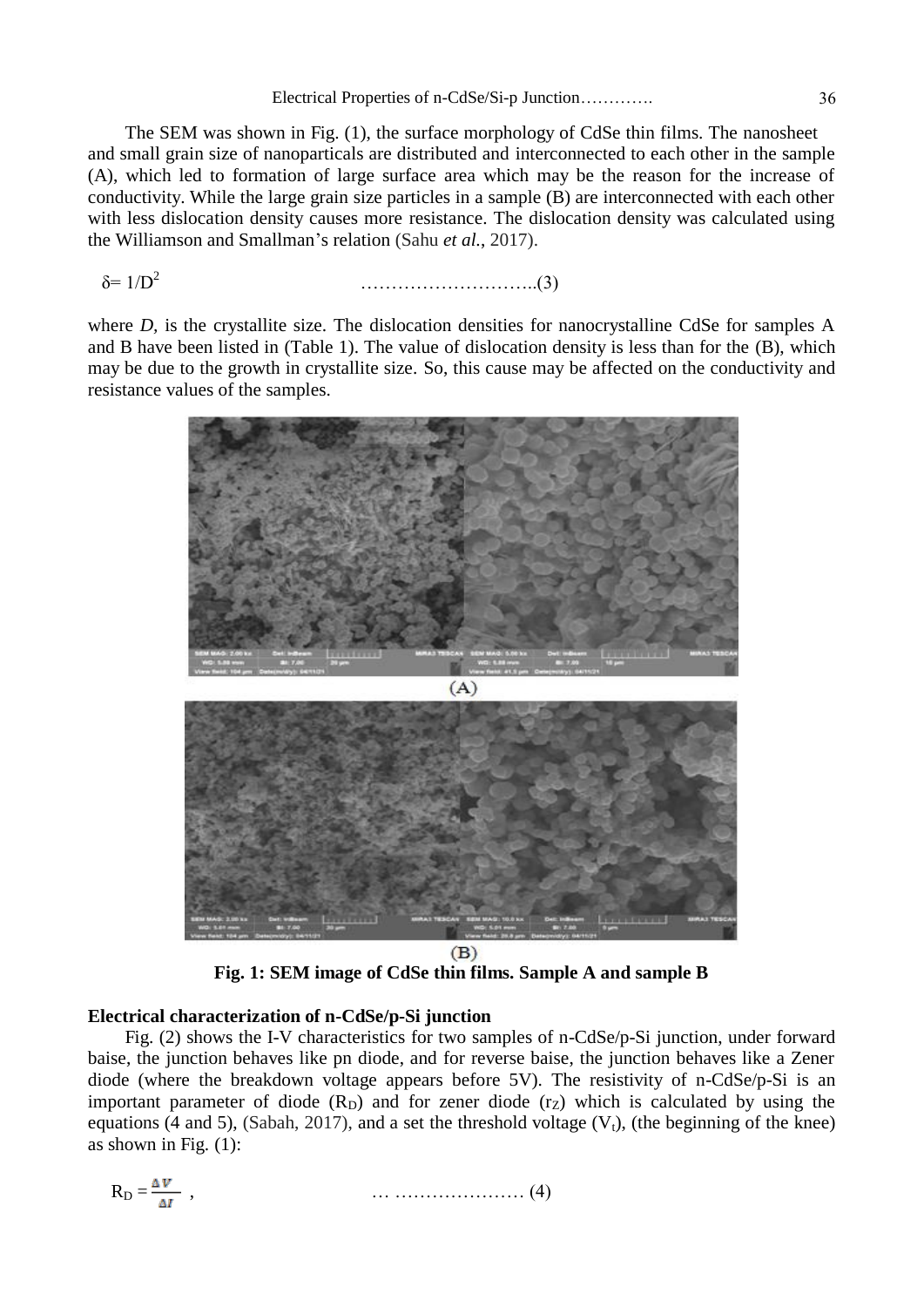

### **Fig. 2: (I-V) characteristics for n-CdSe/p-Si under forward and revers baise: (a) Sample A and (b) Sample B**

 The electrical measurement and morphological parameters of SEM of the n-CdSe/p-Si junction have been listed in table 1.

|  |  |  |  |  |  | Table 1: Some electrical and morphological parameters of n-CdSe/p-Si junction |  |  |
|--|--|--|--|--|--|-------------------------------------------------------------------------------|--|--|
|--|--|--|--|--|--|-------------------------------------------------------------------------------|--|--|

| <b>Samples</b> | <b>Crystallite</b><br>Size(nm) | <b>Dislocation density</b><br>$\delta$ (× 10 <sup>17</sup> lin/m <sup>2</sup> ) | $V_{t}(V)$ | $R_{D}(\Omega)$ | $r_{z}(\Omega)$ |
|----------------|--------------------------------|---------------------------------------------------------------------------------|------------|-----------------|-----------------|
| A              | 3.8                            | 0.692                                                                           | 0.91       | 2.35            |                 |
|                | 19.8                           | 0.255                                                                           | 2.1        | $85\times10^4$  | $27\times10^3$  |

As shown in (Table 1), there are a clear difference between the two samples of different weights; the relatively larger grain size of nanoparticles in sample (B) are interconnected with each other with less dislocation density may cause a high resistance as shown in Fig. (2), i.e. sample B, contain a nanospheres with less granular distribution which may decrease the conductivity and increase the resistance, as well as, the difference in the weights of sodium selenosulfites caused a stability of molarity due to solution formation.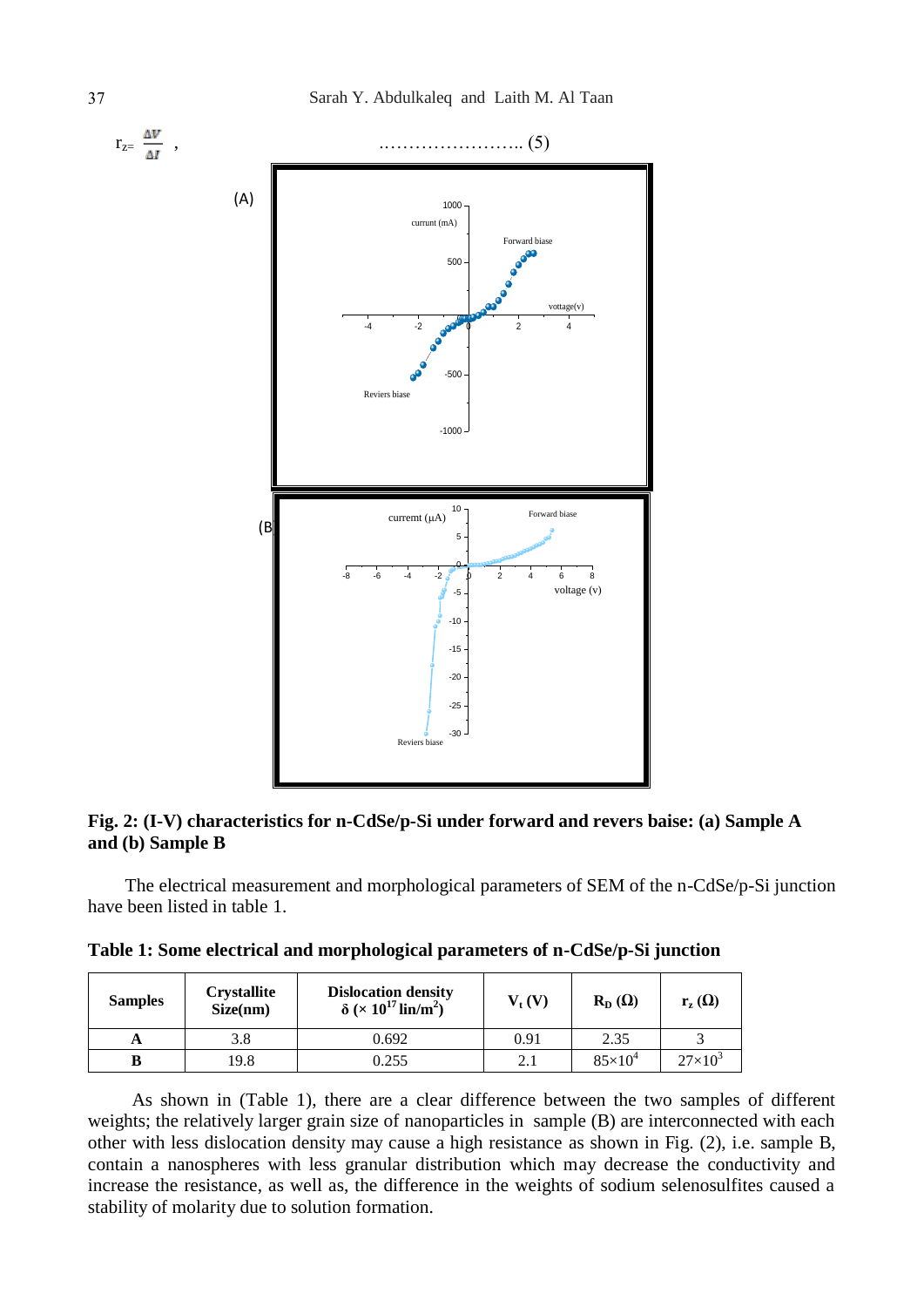#### **CONCLUSIONS**

 The n-CdSe/p-Si (pn junction) was successfully prepared from different weights and constant molarity. The resistance for each sample is different. This is due to the difference in the weights of Sodium Selenosulfate which effect the morphology of the samples, so the conductivity increases whereas the resistivity decrease. The prepared pn junction behaves as a Zener diode in reverse bias

### **REFERENCE**

- Bao, Z.; Yang, X.; Li, B.; Luo, R.; Liu, B.; Tang, P.; Feng, L. (2016). The study of CdSe thin film prepared by pulsed laser deposition for CdSe/CdTe solar cell. *J. Materials Sci., Materials in Electronics*, **27**(7), 7233-7239.
- Beri, R.K.; Khanna, P.K.; Singh, V.; Mehta, B.R. (2011). "Yellow emitting" magic-size cadmium selenide nanocrystals via a simplified spray pyrolysis method. *Current Appl. Phys.*, **11**(3), 809-811.
- Chaudhari, K. B.; Gosavi, N.M.; Deshpande, N.G.; Gosavi, S.R. (2016). Chemical synthesis and characterization of CdSe thin films deposited by SILAR technique for optoelectronic applications*. J. Sci.: Advanced Mater. and Dev*., **1**(4), 476-481.
- Ding, L.; Fan, C.; Zhong, Y.; Li, T.; Huang, J. (2013). A sensitive optic fiber sensor based on CdSe QDs fluorophore for nitric oxide detection. *Sensors and Actuators B: Chemical*, **185**, 70- 76.
- Gawali, S.A.; Bhosale, C.H. (2011). Structural and optical properties of nanocrystalline CdSe and Al: CdSe thin films for photoelectrochemical application. *Materials Chem. and Phys.*, **129**(3), 751-755
- Habte, A.G.;, Hone, F.G.; Dejene, F.B. (2019). The influence of malonic acid on the structural, morphological and optical properties of CdSe thin films prepared by chemical bath deposition method. *Inorganic Chem. Communicat.*, **103**, 107-112.
- Hassen, M.; Riahi, R.; Laatar, F.; Ezzaouia, H. (2020). Optical and surface properties of CdSe thin films prepared by sol-gel spin coating method. *Surfac. and Interfac.*, **18**, 100408.
- Hone, F.G.; Ampong, F.K.; Abza, T.; Nkrumah, I.; Nkum, R.K.; Boakye, F. (2015). Synthesis and characterization of CdSe nanocrystalline thin film by chemical bath deposition technique. *Int. J. Thin. Fil. Sci. Tec.*, **4**(2), 69-74.
- Khudiar, A.I.; Zulfequar, M.; Khan, Z.H. (2012). Influence of cadmium concentration on the optical and structural properties of cadmium selenide thin films. *Materials Sci. in Semiconduct. Process*., **15**(5), 536-542.
- Mathuri, S.; Ramamurthi, K.; Babu, R.R. (2017). Influence of deposition distance and substrate temperature on the CdSe thin films deposited by electron beam evaporation technique. *Thin Solid Films*, **625**, 138-147.1.
- Rastogi, P.; Palazon, F.; Prato, M.; Di Stasio, F.; Krahne, R. (2018). Enhancing the performance of CdSe/CdS dot-in-rod light-emitting diodes via surface ligand modification. *ACS applied Materials and Interf.*, **10**(6), 5665-5672.
- Raut, V.S.; Lokhande, C.D.; Killedar, V.V. (2016). Synthesis and studies on effect of indium doping on physical properties of electrodeposited CdSe thin films. *J. Materials Sci. Materials in Electron.*, **28**(4), 3140-3150.
- Rivera-Marquez, J.A.; Contreras-Rascón, J.I.; Lozada-Morales, R.; Díaz-Reyes, J.; Castillo-Palomera, R.; Alvarez, M. E.; Zelaya-Angel, O. (2020). Raman spectroscopy study of the wurtzite-zinc blende phase transition of bare CdSe nanoparticles. *Materials Sci. and Engineer.,* **B, 260**, 114621.
- Sabah, N.H. (2017). "Electronics: Basic, Analog, and Digital with PSpice". CRC Press
- Sahu, P.K.; Das, R.; Lalwani, R. (2017). Preparation of nanocrystalline Mg doped CdSe thin films and their optical, photoluminescence, electrical and structural characterization. *J. Materials Science: Materials in Electron.*, **28**(24), 18296-18306.